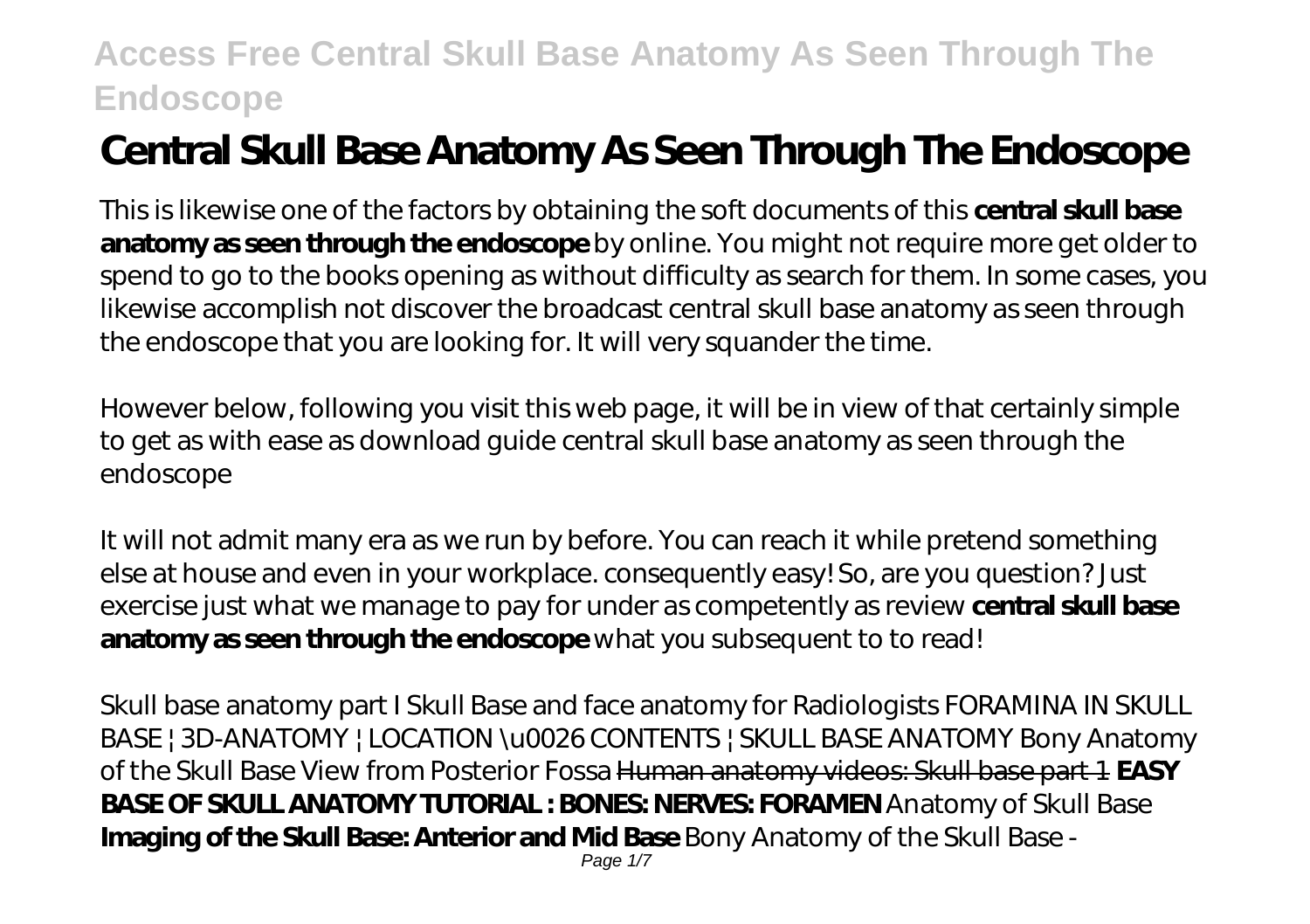*Neurosurgery Training Center* Anterior Cranial Fossa | Skull Anatomy *Surgical Management of Skull Base Paragangliomas | House Online Neurotology Program Lateral Skull Base | Anatomy and Radiological Pathology | Mr Patrick Axon* **INFERIOR view of SKULL BASE/MED Class - 2 /BRIEF DESCRIPTION** Base of Skull Anatomy - Under 10 Minutes **What It's Like to Be a Barrow Neurosurgery Resident** The Art of Approaching Skull Base Surgery *1.14 Step 19. Foramina in the base of the skull* Anatomy of the Cerebellopontine Angle (CPA) Viewed from Above *Updated Video Available: Keyhole Brain Tumor and Skull Base Surgery* Cranial Foramina | Mnemonic Phrase

Designing a Lateral Skull Base Approach*SKELETAL SYSTEM ANATOMY: Cranial fossa of the human skull*

Intracranial Dissection of the Skull Base

Anterior Skull Base, Part 1 Anterior skull base dissection ( Cadaver 1 ) - Dr. Satish Jain www.skullbase360.in Skull base imaging (IIa) - DRE 20 - Prof. Mamdouh Mahfouz *MRI ( BRAIN + PNS ) IN ENT \u0026 SKULL BASE* Skull Base Imaging (I) - Prof. Mamdouh Mahfouz Complete Anterior Skull Base Dissection: Mumbai 2020 *NEURO: Skull Base Foramina made easy* Central Skull Base Anatomy As

Central base of skull. Dr Francis Deng and Assoc Prof Frank Gaillard et al. The central base of skull is a region of the skull base centered on the pituitary fossa and includes surrounding structures. Despite no single universally accepted definition of this region, it is frequently used clinically and is conceptually useful particularly when considering tumors of the base of the skull.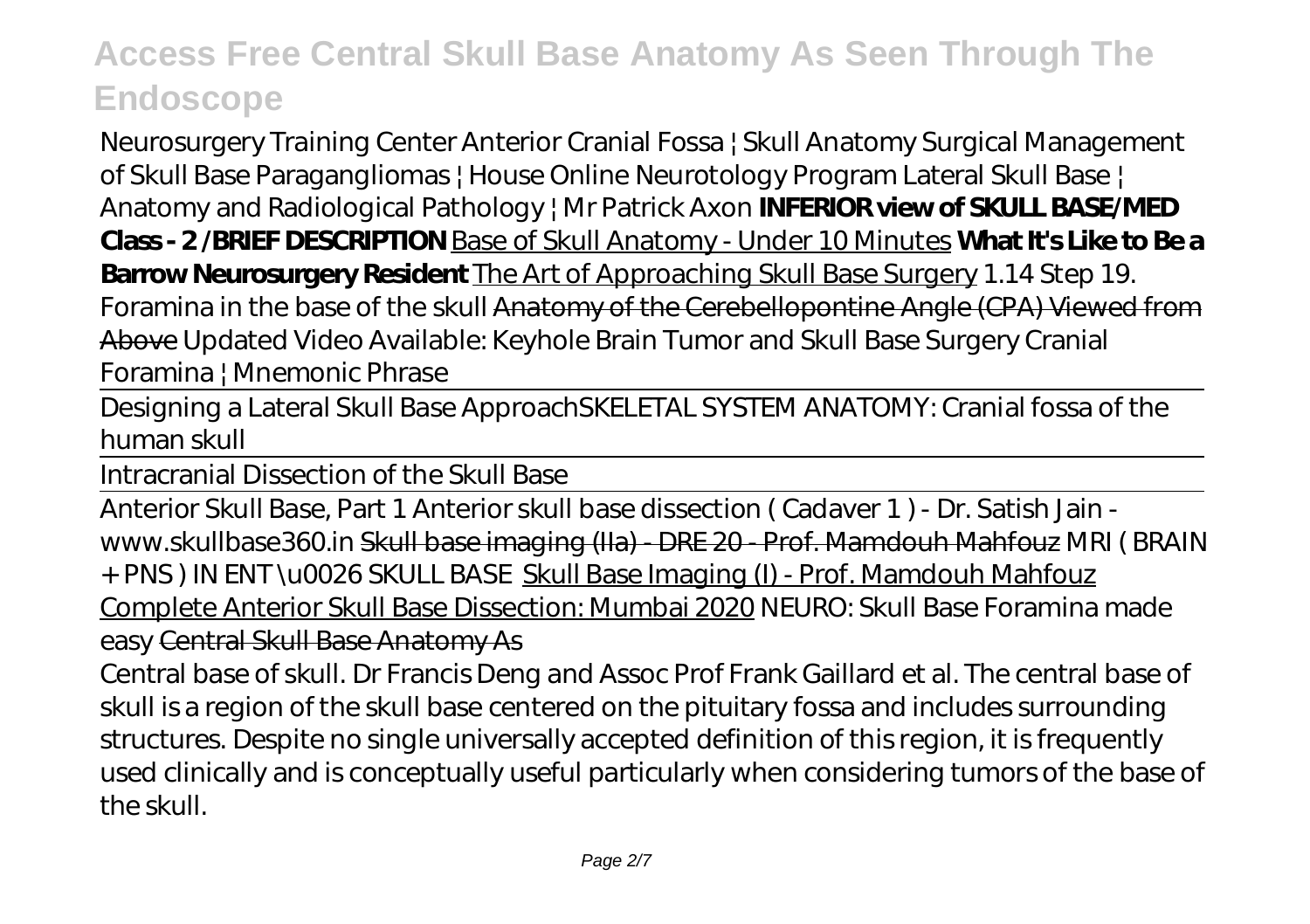### Central base of skull | Radiology Reference Article ...

The central skull base (CSB) constitutes a frontier between the extracranial head and neck and the middle cranial fossa. The anatomy of this region is complex, containing most of the bony foramina and canals of the skull base traversed by several neurovascular structures that can act as routes of spread for pathologic processes.

#### Imaging of the Central Skull Base | Radiology Key

Intrinsic Anatomy of the Central Skull Base Sphenoid Bone and Sphenoid Sinus. The sphenoid bone is the principal skeletal underpinning of the central skull base and is architecturally complex. 14 This centrally located body contains the sella turcica above and sphenoid sinus below. There are lateral extensions, the lesser and greater sphenoid wings, and inferior projections, the pterygoid processes, that give rise to the medial and lateral pterygoid plates.

### Practical Anatomy of the Central Skull Base Region ...

We define the skull base as the region from the upper surface of the ethmoid bone and orbital plate of the frontal bone to the occipital bone. Central to the skull base is the sphenoid bone. The bone itself has the appearance of a bat with its wings extended (Fig. 11-1).

#### Sella and Central Skull Base | Neupsy Key

The central skull base is the region from the lesser wing of the sphenoid and planum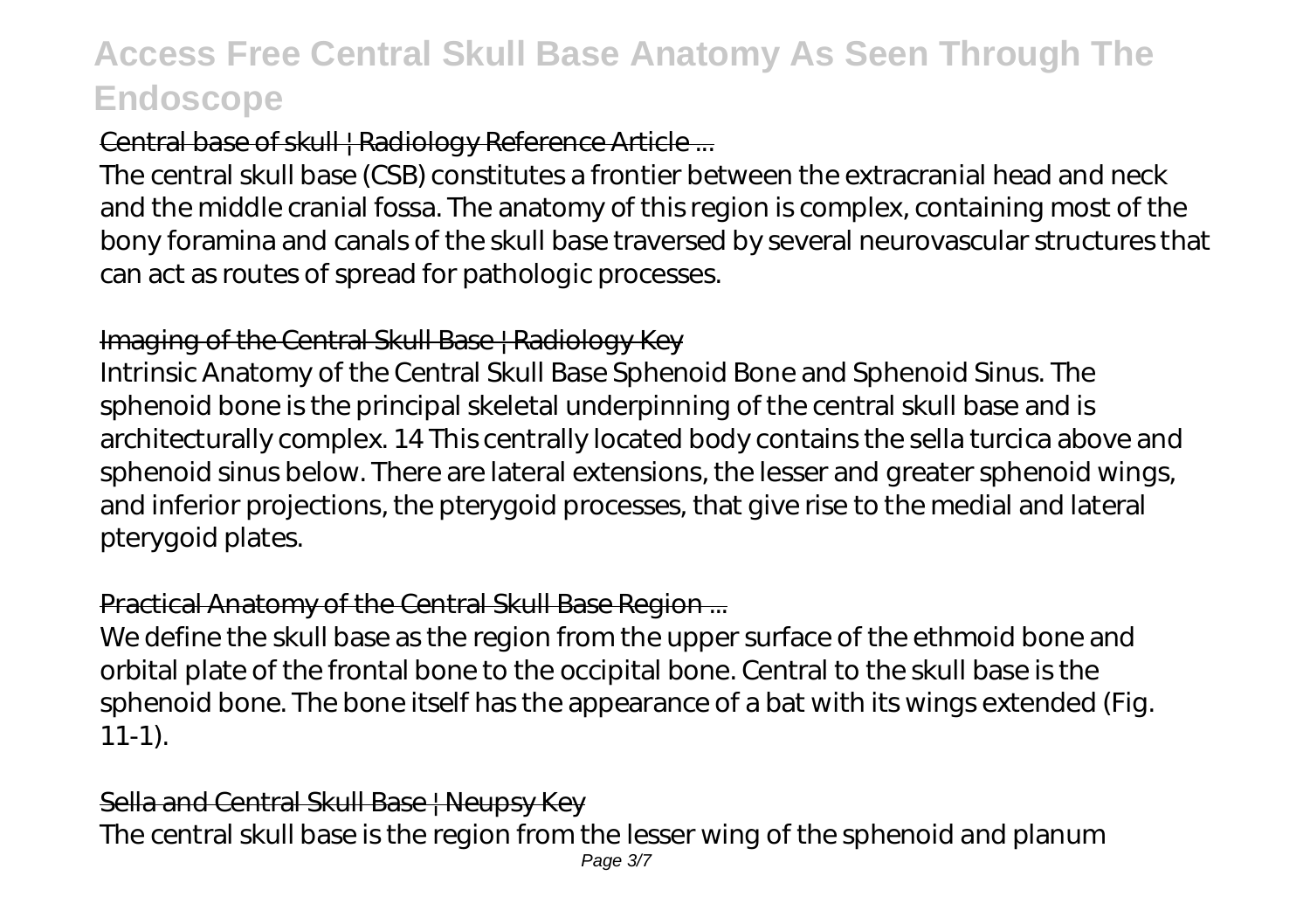sphenoidale to the level of the petrous ridge of the temporal bone and the dorsum sellae. The majority of this region is formed by the sphenoid bone with a small a small part of the temporal bone also considered part of the central skull base. (Figure 1) The sphenoid

### Imaging of the Central Skull Base; Technique, Embryology ...

The base of the skull (or skull base) forms the floor of the cranial cavity and separates the brain from the structures of the neck and face.

#### Base of the skull | Radiology Reference Article ...

Central skull base anatomy The central skull base comprises the body and greater wing of sphenoid bone and squamous temporal bones, and is demarcated from the posterior skull base by the petrous temporal bone (figure 1).

### Skull base imaging, anatomy, pathology and protocols...

The skull base is variably defined and comprises several bones, most prominently the sphenoid and temporal bones, with additional involvement of portions of the occipital and frontal bones (Fig. 16.3). 4,? 5,? 6,? 7,? 8 The anterior skull base includes the cribriform plate (consisting of portions of the frontal and ethmoid bones), which is perforated by branches of the olfactory nerve (cranial nerve [CN] I) and roofs of the orbits (formed from portions of the frontal and sphenoid bones).

#### 16 Skull Base and Cranial Nerves | Radiology Page 4/7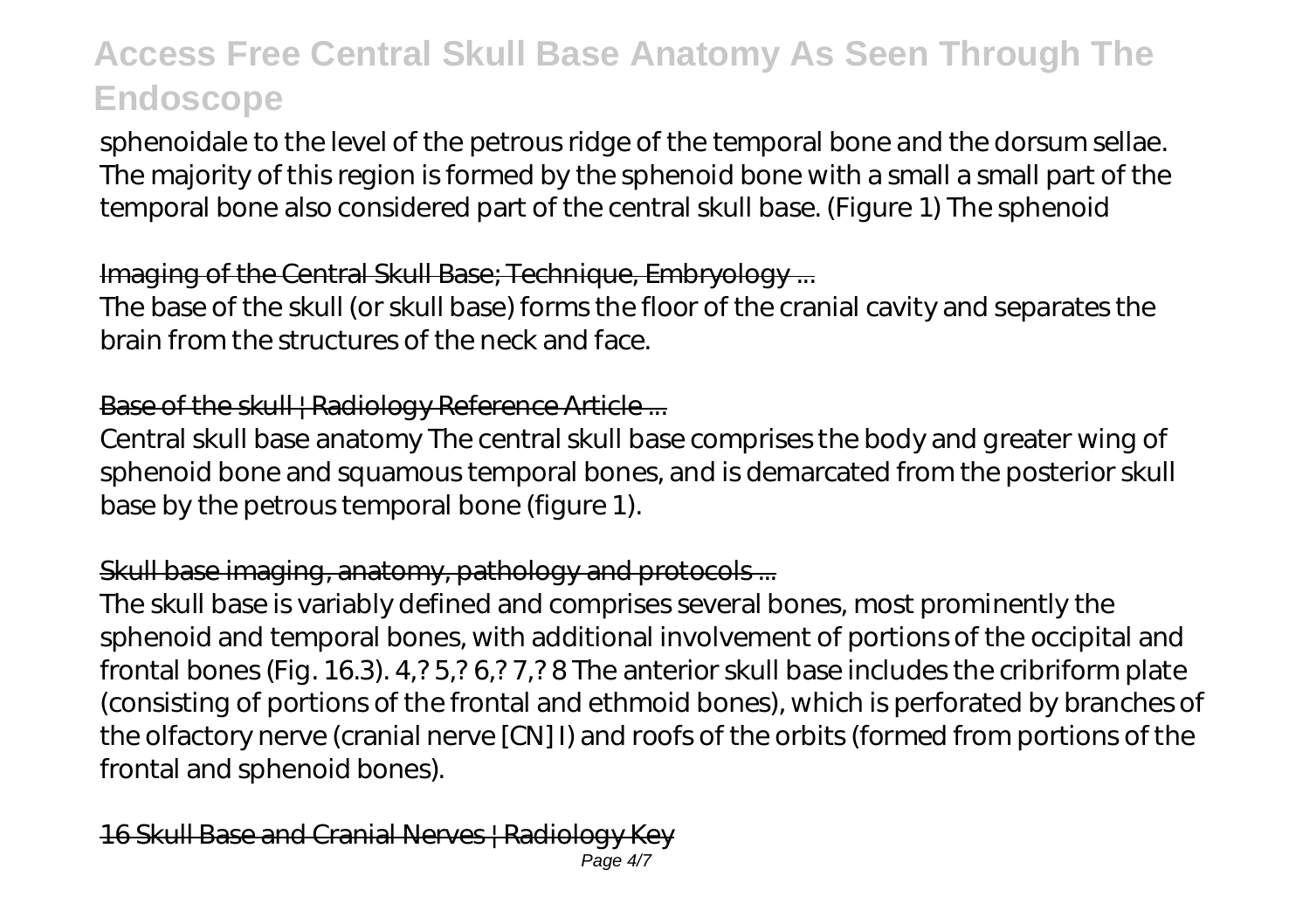The 5 bones that make up the skull base are the ethmoid, sphenoid, occipital, paired frontal, and paired temporal bones. The skull base can be subdivided into 3 regions: the anterior, middle, and...

### Skull Base Anatomy: Overview, Anterior Skull Base, Middle ...

Basic skull base anatomy. (a) Axial three-dimensional reconstructed CT image with colorcoded overlay shows the skull base sections. Blue = central skull base (CSB), purple = posterior skull base, teal = anterior skull base (ASB). (b) Axial CT image with color-coded overlay shows the skull base bones. Blue = temporal bones, fuchsia = nasal bones, green = ethmoid bone, light pink = vomer, purple = occipital bones, teal = sphenoid bone, yellow = zygomatic bones.

### Skull Base–related Lesions at Routine Head CT from the

normal microsurgical anatomy of the central skull base as well as the pathological anatomy of the tumorous and vascular lesions of this region the book gives a detailed description of the contemporary approaches to the individual pathologies in the central skull base which have evolved in the last 15 years and represent microsurgical

### Microsurgical Anatomy And Surgery Of The Central Skull ...

microsurgical anatomy of the central skull base as well as the pathological anatomy of the tumorous and vascular lesions of this region the book gives a detailed description of the contemporary approaches to the individual pathologies in the central skull base which have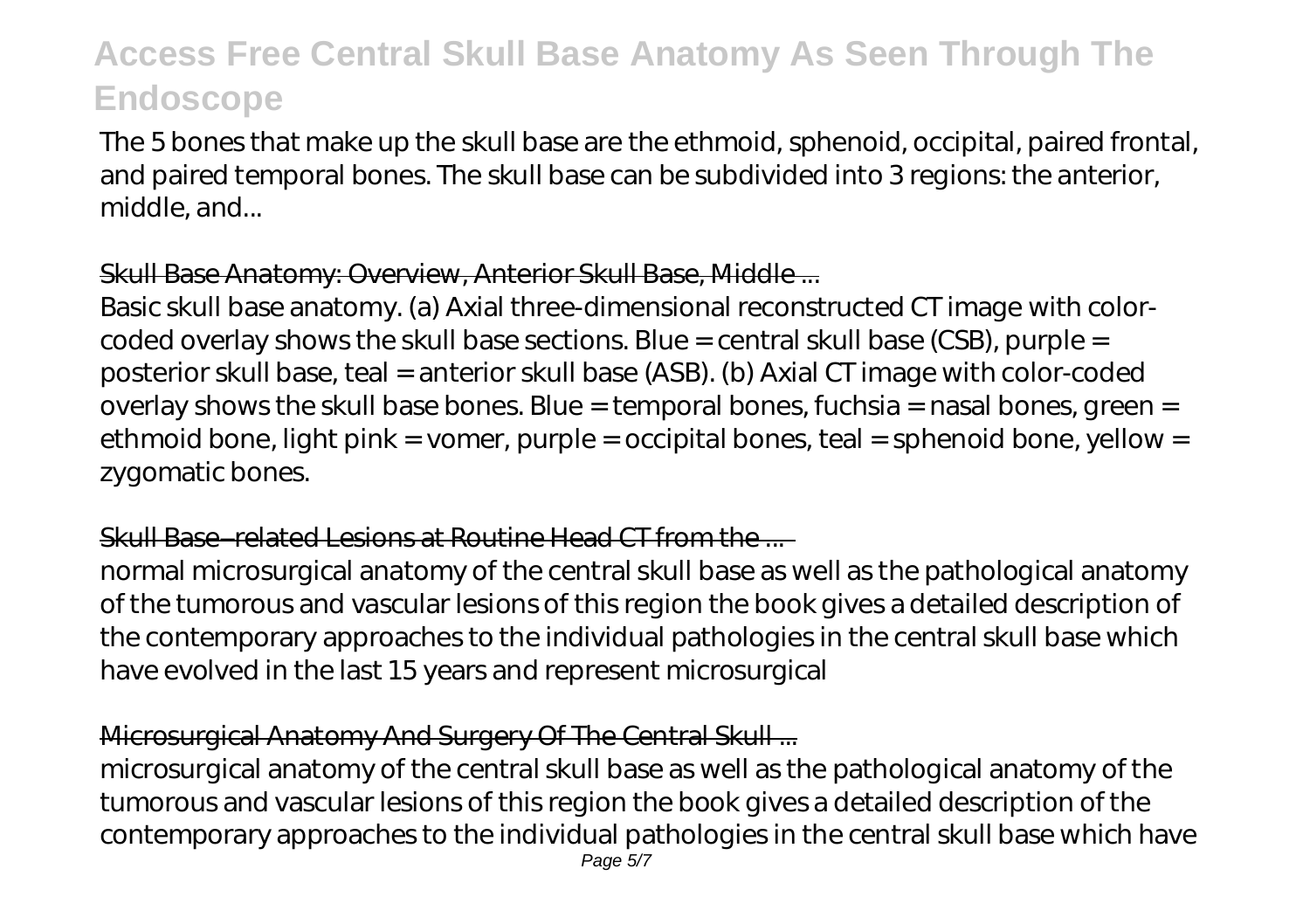evolved in the last 15 years complete or partial resection of the tumorous lesions the main microsurgical anatomy and surgery of the central skull base microsurgical anatomy and surgery of the central skull base vinko v ...

### Microsurgical Anatomy And Surgery Of The Central Skull ...

central skull base anatomy The central skull base comprises the body and greater wing of sphenoid bone and squamous temporal bones, and is demarcated from the posterior skull base by the petrous temporal bone (figure 1).

#### Skull base imaging, anatomy, pathology and protocols

the central skull the atlas covers the normal microsurgical anatomy of the central skull base as well as the pathological anatomy of the tumorous and vascular lesions of this region the book gives a detailed description of the contemporary approaches to the individual pathologies in the central skull base which microsurgical anatomy and

### Microsurgical Anatomy And Surgery Of The Central Skull ...

The boundaries of the anterior skull base are anterolaterally the frontal bones, inferiorly the ethmoid and frontal sinuses, orbit and orbital canals. Superiorly the frontal lobes and the first cranial nerve and the boundaries with the central skull base are the lesser wing of sphenoid bone and planum sphenoidale.

EPOS™ - C-0264